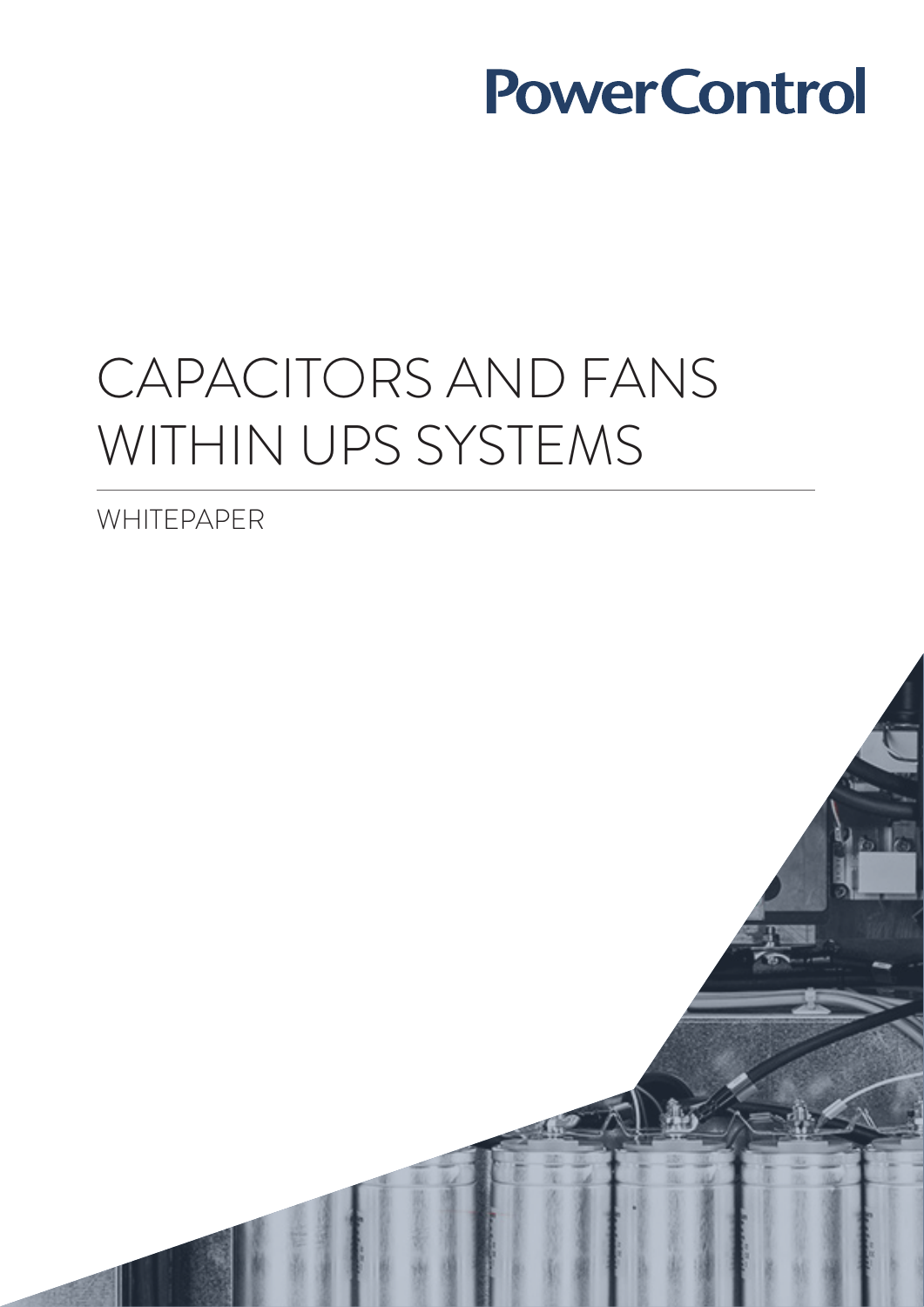A proactive maintenance approach ensures a UPS system delivers high quality power at all times enabling maximum efficiency, reliability and availability of critical infrastructures.

UPS systems deliver power using large AC and DC capacitor banks, both of which degrade under operating conditions. This is due to usage as well as ambient conditions such as internal UPS heat. Continual operation of both AC and DC capacitors after they have served their expected life span, exposes the UPS system to a high risk of failure. Fans are also part of a set of replacement components that need attention to enable maximum life expectancy of UPS systems.

Capacitors are small devices that smooth out fluctuations in electrical voltage. A regular UPS system contains dozens of capacitors of varying types and sizes. Smaller ones to smooth out the power supplied to the UPS processor and larger ones to regulate the power flow into protected equipment. Like batteries, capacitors and fans also degrade over time. Manufacturers lifespan ratings are typically 40,000 – 45,0000 hours of normal operating life (or 5 Years) for fans and 45,000 – 50,000 hours (or 6 years) for capacitors.

The lifespan of capacitors and fans are subject to change if environmental conditions (premises, load type, usage) are abnormal or harsh for the equipment. When a capacitor fails visible effects are often not seen however, the other capacitors will have to undertake the extra workload, which in turn shortens their useful lives. In many cases, a capacitor failure will trigger the UPS system to switch to bypass mode, during which it cannot protect the critical load.

To maximise the efficiency and performance of a UPS solution, capacitors and fans should be treated as perishable, replaceable items from the start and plans should be made to replace them at or near the end of their rated service life. Power Control engineers can inspect and test the capacitors and either partially or fully replace capacitor banks if required to ensure the UPS system is back up to satisfactory performance in no time at all.

#### WHAT IS A CAPACITOR?

A capacitor is a small electrical device that can be as large as a mobile phone or as small as a penny. The size depends on the amount of voltage the capacitor is expected to digest (capacity rating). It is generally encased in aluminium or chromium plated casing and contains a pair of conducting surfaces such as metal plates or electrodes. These are separated by a third non-conductive region called the dielectric medium, examples of which are glass, air, paper, plastic, ceramic and even a semiconductor depletion region chemically identical to the conductors. This construction is important as the thinness of the dielectric medium determines the overall capacitance of the capacitor

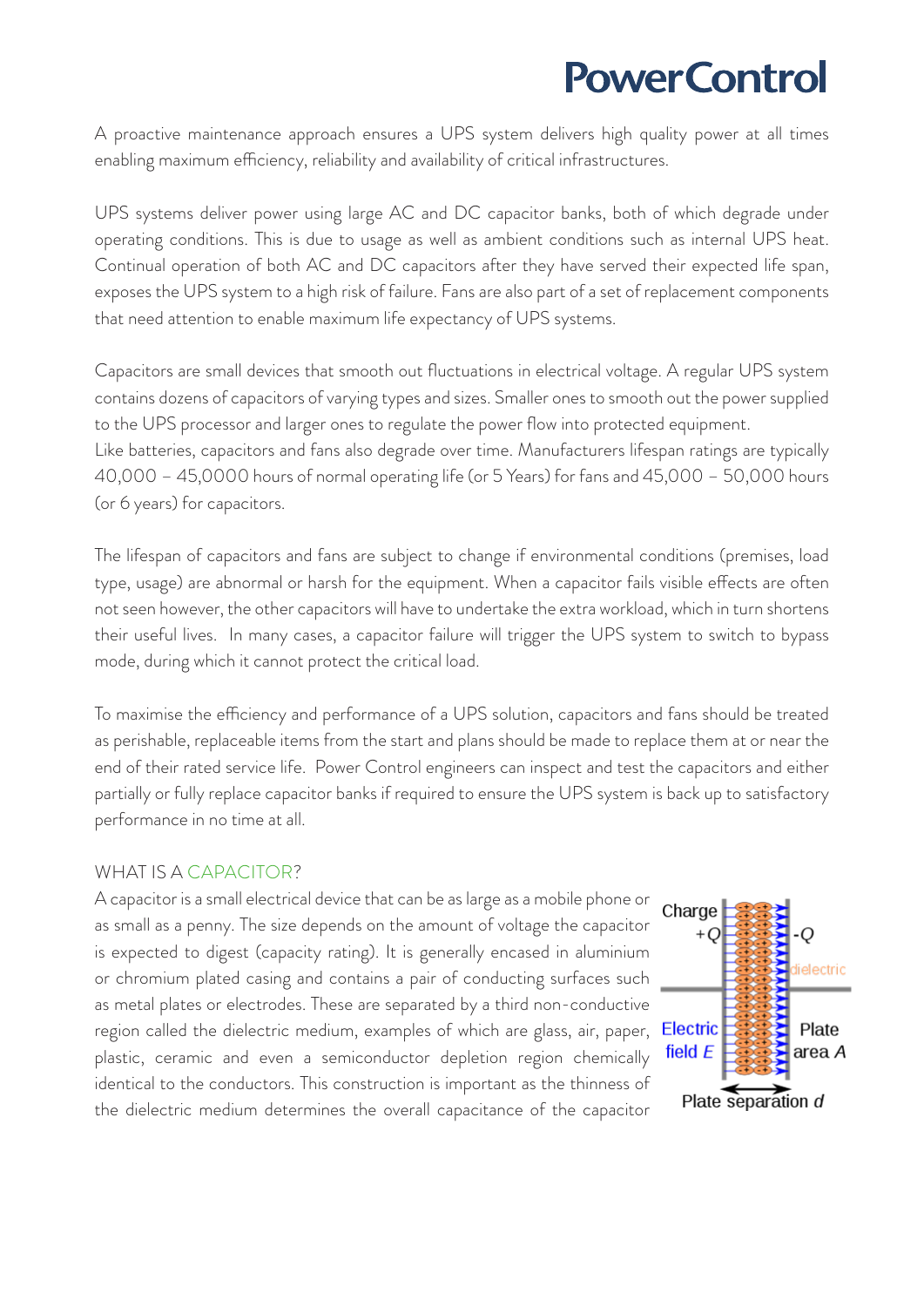### THEORY OF OPERATION

Using Coulomb's law, first published in 1785 for quantifying the amount of force needed for stationary electronically charged particles to repel or attract each other, a charge on one conductor will exert a force on the charge carriers within the other conductor. Attracting opposite polarity charge and repelling like polarity charges, an opposite polarity charge will be induced on the surface of the other conductor.

A capacitor should be defined by a constant capacitance (C) which is defined as the ratio of the positive or negative charge (Q) on each conductor to the voltage (V) between them.

$$
C=\frac{Q}{V}
$$

However, charge build-up sometimes affects the capacitor mechanically causing a variance in its capacitance. In this case, the capacitance is defined in terms of incremental changes:

$$
C=\frac{\mathrm{d} Q}{\mathrm{d} V}
$$

#### WHAT DO AC AND DC CAPACITORS DO?

AC capacitor: They have similar characteristics to DC capacitors in that they are perishable and have an expected period of useful service. AC capacitors are present to smooth out input transients and reduce harmonic distortion on the utility input to the UPS. More importantly they are directly connected to the critical load output and help to control the waveform of the UPS systems output voltage.

DC capacitor: The DC capacitor is used in UPS applications to smooth out fluctuations in voltage by dampening any changes, attempting to fill out the troughs and eliminate the peaks, maintaining a constant level of voltage. This is also known as 'supply voltage filtering'.

#### ARE CAPACITORS PERISHABLE?

Yes, they are. When properly designed and manufactured, capacitors show very gradual changes in their characteristics over time, when operated at normal rated voltages. However, the paper, aluminium, foil and electrolyte inside the capacitor all break down at the normal rate for those perishable materials. Additionally, poor operating conditions such as excessive heat and increased current can hasten this process. These mediums start to degrade and age both physically and chemically, whilst beginning to lose their capacitance. The capacitor eventually will stop being able to do its job.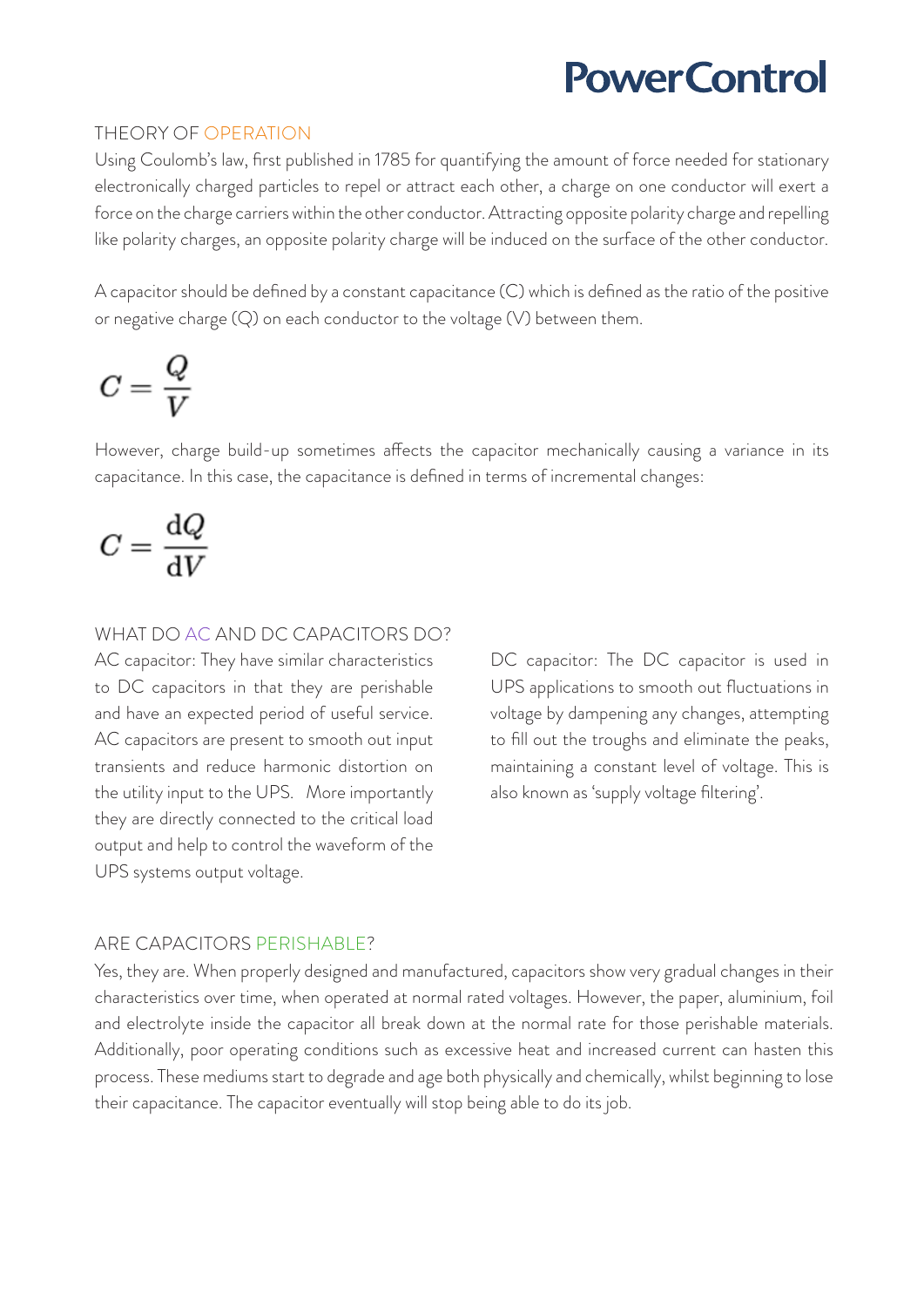#### NUMBER OF CAPACITORS IN A UPS AND THEIR LIFETIME

There is a magnitude of different capacitors inside a UPS solution, each designed for specific roles. A small PC can contain up to 50 capacitors and a three phase UPS system may contain hundreds.

Capacitors have an operational lifetime calculated according to their rated voltage, current, ambient temperature and resistance to heat. In situ, the expected service life based on the manufacturer's recommendations and the operating temperature of the UPS can be estimated. It is important to remember that the hotter the operating temperature, the shorter the life.

Failures may be evident any time after the manufacturers rated service life and increase in chance as the capacitors get older. It is recommended that a full replacement of all capacitors is scheduled after around 6 years of operation. When a capacitor fails any visible effects may not be seen, however, the other capacitors will be overworking, which in turn will reduce their lives. In many cases, a failed capacitor triggers the UPS system to switch to bypass mode, during which time you are unprotected. When selecting a UPS system great consideration should be given to the type of capacitors within the unit. Compromising on capacitor quality will result in a large depletion of UPS performance over time.

### CONSIDERATIONS TO ENSURE LONGEVITY OF CAPACITORS

A lifespan is calculated taking into consideration voltage and operating temperature. Logic is followed by assuming that by overstepping the design limits, the useful life of the capacitor can be shortened. For example:

Overworking- Capacitors may be more likely to fail if they have to filter unusually large amounts of voltage noise or disruptions to the sinewave (transients). The harder it works, the sooner the capacitor will have to be replaced.

EXCESSIVE CURRENT - Capacitors do not work well under continued over current exposure. Such as the current exceeding the rating of the capacitor, determined by the manufacturer. Short periods of excessive ripple are usually harmless as long as the capacitor does not have to overheat to compensate.

Excess Heat - Whether it is the outside ambient temperature or the heat from inside the capacitor that is excessive, the heat will eventually cause the solution inside the capacitor to evaporate, allowing the UPS system to build up unsafe pressures and cause failure.

The excess heat can quite possibly be from either a clogged or obstructed air source or simply the outside weather.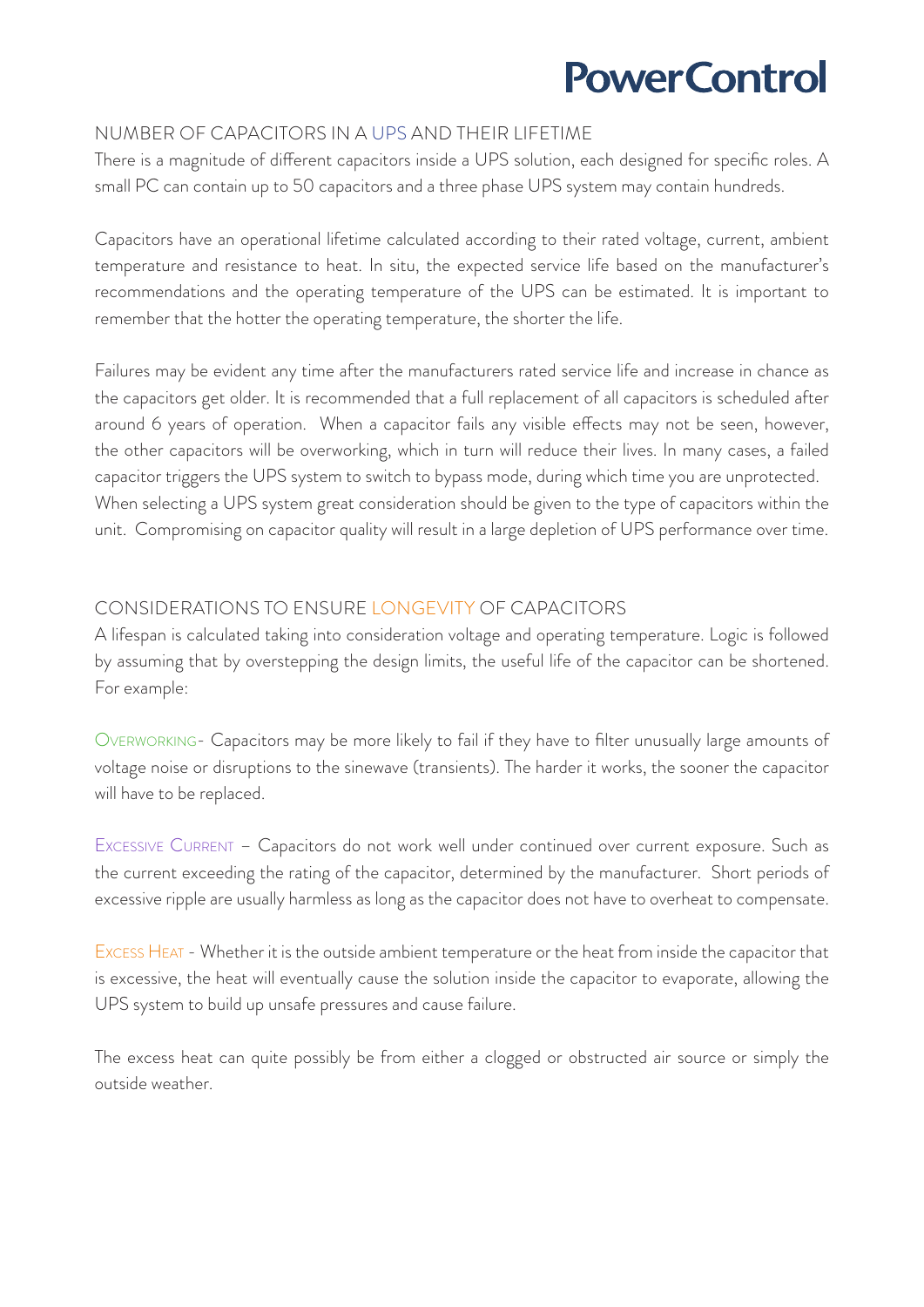### FAILURE OF A CAPACITOR

A capacitor can fail whilst it is working normally and quite simply just stop doing what it was doing. This kind of failure often goes unnoticed and can be called a failure in an "open" position. Alternatively, a capacitor may develop a leak of the dielectric medium or even vents with a loud pop, often called a fail in a "short condition"

Spilt liquid during a leakage can cause the conductive medium to make unexpected connections and interact with other components in the UPS system. Many UPS solutions with this conductive material have a scored end on the capacitor that allows the corrosive electrolyte to gently leak, trying to prevent too much disruption or damage.

The damage caused when a capacitor fails heavily depends on where the capacitor is and the overall health of the remaining capacitors. For example, if the capacitors are operating well below their expected voltage, the remaining capacitors may be able to take over a failed capacitor with little effect on the operation.

A failed capacitor in the powertrain can reduce the unit's overall filtering capability but may not render the unit non-functional. However, when a capacitor in the powertrain fails on a three phase UPS, it will transfer it into bypass mode. At this time, although the UPS is operational it isn't protecting any equipment. In the very odd case a failed capacitor may disrupt power to the on board computer, however, most UPS solutions will have a controlled shutdown if this was to happen, but any sort of shorting out or foreign leakage inside the UPS system is not good for operation long term.

### WHY YOU SHOULD REPLACE THE CAPACITOR EVEN IF THE UPS IS STILL WORKING

When an individual capacitor fails, it is often a sign that the other capacitors may also be under stress. There may be obvious signs such as leakages and splits, but a visible inspection would not reveal that any capacitors may have failed in the "open" condition. Left unchecked, the failure could trigger more failures and in turn, reduce the operational integrity of the unit. By the time a decrease in performance has been identified, the cost of the inefficiencies and possible breakdowns will be far higher than if end of life capacitors had been changed at the recommended intervals.

AC FILTER CAPS – Failure of AC caps will disrupt the input power factor to the UPS. This means the kVA supplied to the UPS solution will increase and could affect the operation of a generator if the match is based on a near unity input power factor. The efficiency of the overall system is impacted as the input cables and switchgear will be under more stress and heat up without any significant increase in the kW load.